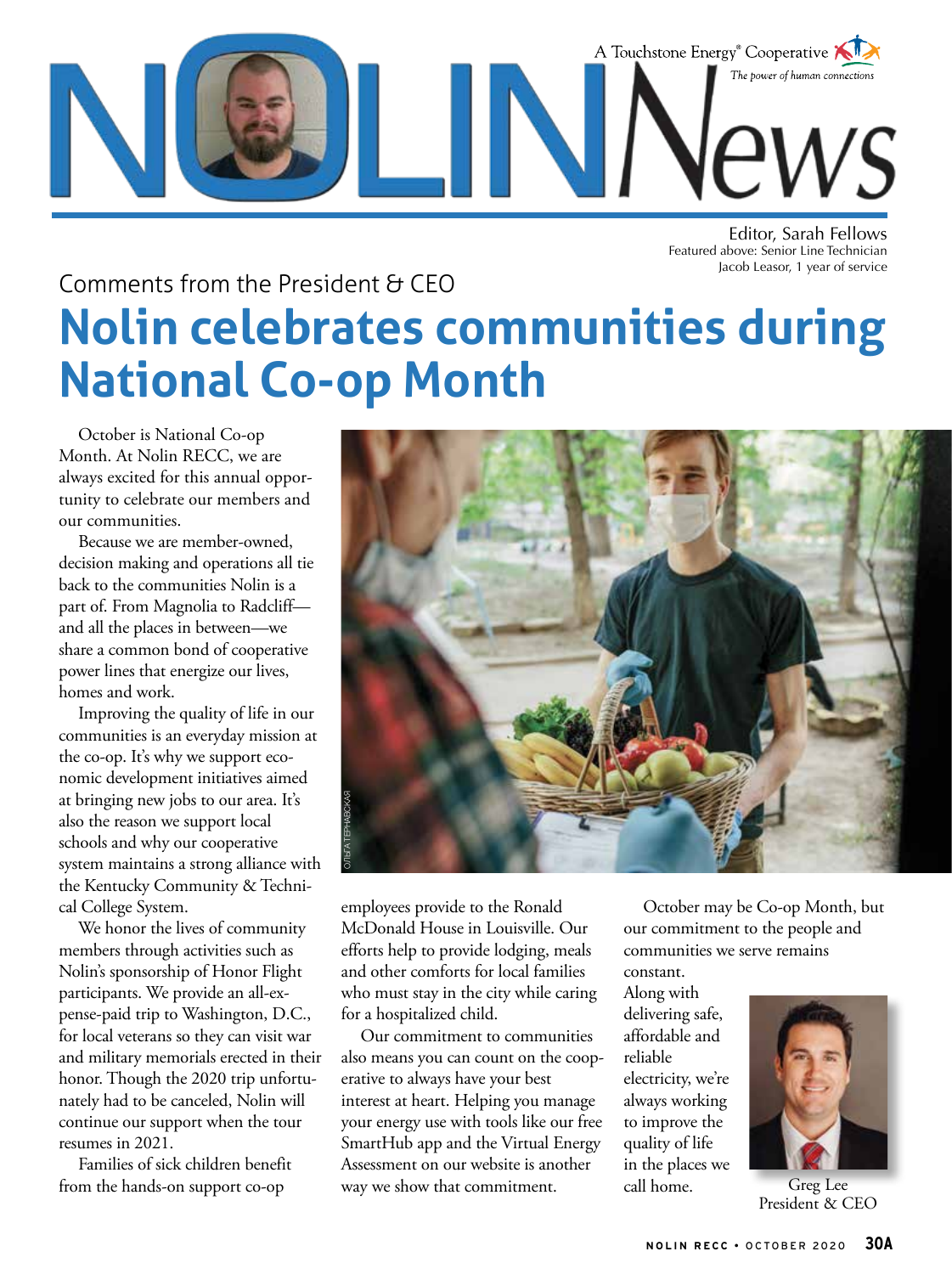## **Celebrate National Co-op Month by winning cash**

As we celebrate National Co-op Month, we encourage our members to sign up for paperless bill notifications it's an easy way to keep track of your bill as well as reduce the amount of paper in your home. Those who sign up during October for paperless bill notifications, or are already signed up, will be entered in a drawing to win cash!

We are giving away five \$100 and two \$250 prizes to the winners

of the drawing. All you have to do is be signed up for paperless bill notifications through SmartHub if you have not already signed up, it only takes a few minutes.

If you need help signing up for paperless bill notifications in SmartHub, call us (270) 765- 6153 or check out the "how to" video on Nolin RECC's YouTube channel.



### **Operation Round-Up Recipient Spotlight: Your spare change is changing the world**

The Community Health Clinic is a 2020 recipient of an Operation Round-Up community impact grant. The Community Health Clinic's mission is to provide basic health care, dental care, prescription assistance, advocacy and education to the uninsured and underinsured residents of Hardin, LaRue, Meade, Breckinridge and Grayson

counties in order to enhance access to health care in these five counties. The grant enabled the clinic to purchase personal protective equipment and medical equipment for their staff and patients.

Operation Round-Up is a voluntary program for Nolin RECC members. Members can choose to "round up" their monthly bill to the nearest dollar and those funds go back into the community in the form of impact grants. Operation Round-Up grants help organizations like the Community Health Clinic realize their mission and Nolin members make it all possible.

Would you like to make a difference in your community? "Round up" your monthly bill by giving us a call at (270) 765-6153.



Community Health Clinic staff, from left, Maria Hardin, Venus Cornette, Sharon Shumate, Tonia Ellsworth, Jessica Dailey and Holly Morgan. Photo: Dr. Saadia Quershi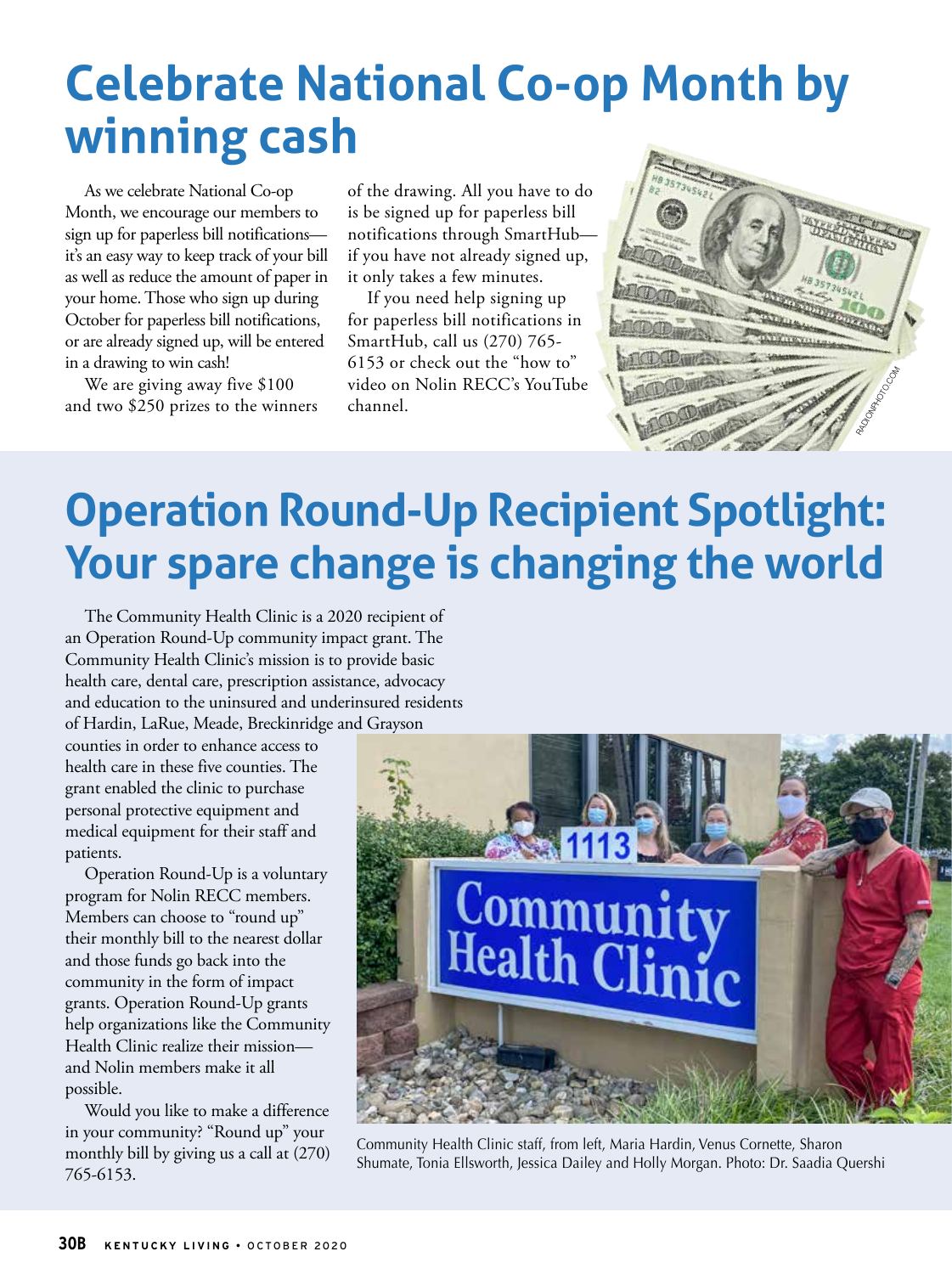# **Be safe, think ahead**

October 4–10, 2020 is Fire Prevention Week. The National Fire Protection Association suggests ways to help prevent electrical fires.

• Have all electrical work done by a qualified electrician.

• Do not use extension cords for long-term, regular use.

• Test AFCIs (arc fault circuit interruptors) and GFCIs (ground fault circuit interruptors) regularly according to manufacturer's recommendations.

• Use a lightbulb with the correct number of watts for the device.

• Watch for discolored, sparking or warm wall outlets. Call a professional to check these and any other potential fire hazards.

Go to nfpa.org for more information on preventing fires.



# **Help your friends and neighbors—shop local**

Did you know that our Co-op Connections Card gets you hundreds of discounts from local businesses? This benefit is just another reason to celebrate co-op membership. To sign up for a Co-op Connections Card, stop by our Radcliff or Elizabethtown



location or go to www.nolinrecc.com. Does your business want to participate

### **OVERHEAD** LINE SAFETY WHEN IN DOUBT LOOK UP AND OUT

#### **LOOK UP...**

• When using tools of any kind, especially when trees are nearby.

. . . . . . . . . . . . . . . . .

- When using cranes or other lifting devices that approach working distance within 20 feet of power lines.
- When putting up scaffolding, framing a building, painting, pruning trees or picking fruit.
- When moving a tree under a power line. Determine the overhead clearance from the top of the tree. Trees can conduct electric current.
- When working on top of buildings.

**When working on an outdoor project, stay at least 10 feet away from overhead lines. If your ladder or piece of equipment touches an overhead line, both you and the equipment can become a path for the electricity.**